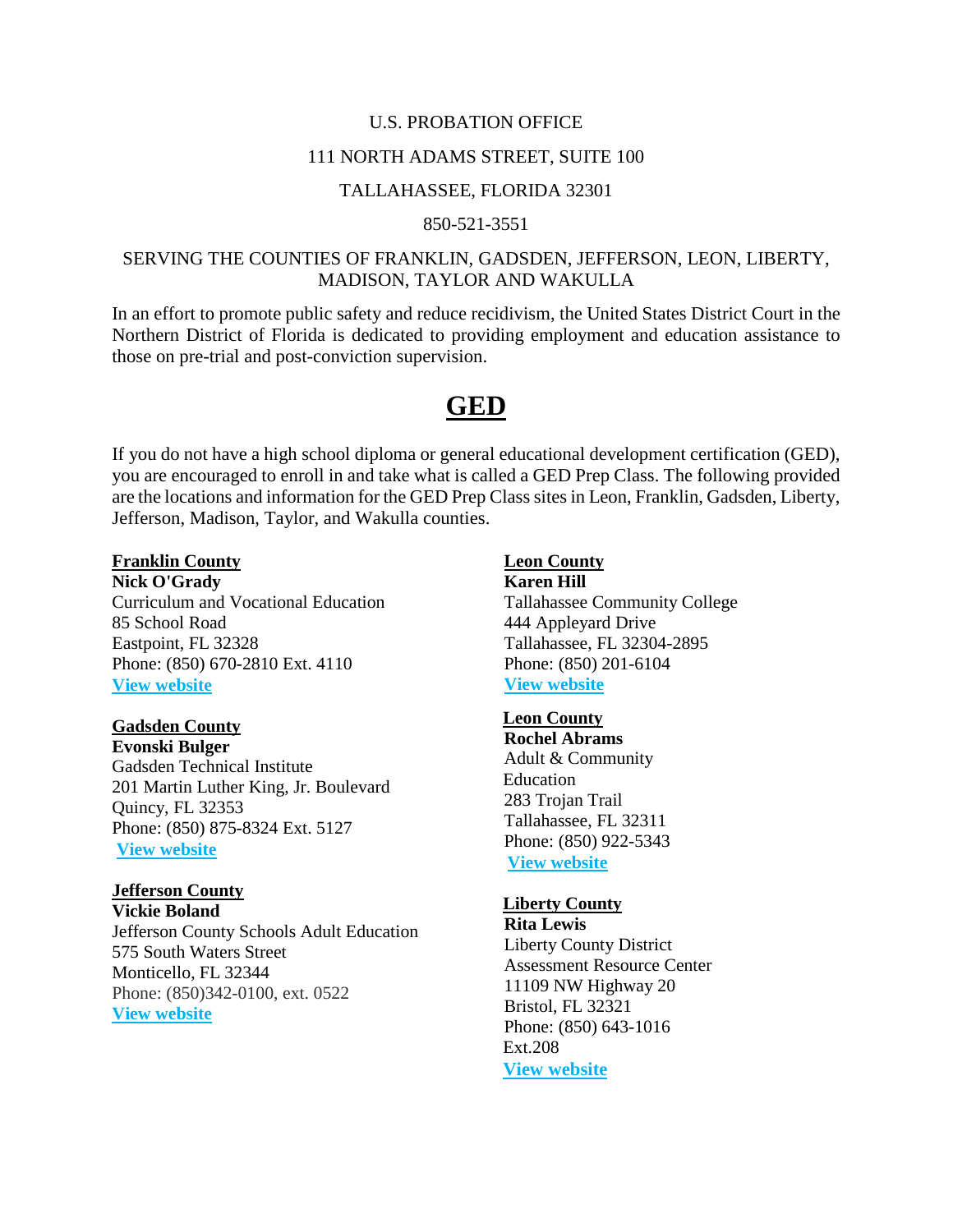# **Madison County**

**Kathy Smith** Adult Education Program 210 NE Duval Avenue Madison, FL 32340 Phone: (850) 973-1525 **[View website](http://www.madison.k12.fl.us/?DivisionID=19645&ToggleSideNav=ShowAll)**

# **Taylor County**

**Christy Moody** Taylor Technical Institute 3233 South Byron Butler Parkway Perry, FL 32348 Phone: (850) 838-2545 **[View website](http://taylortechnical.org/)**

## **Wakulla County**

**Misty Taylor** Wakulla Adult Education 126 High Drive Crawfordville, FL. 32327 Phone: (850) 926-1841 **[View website](http://www.aehs.wcsb.us/)**